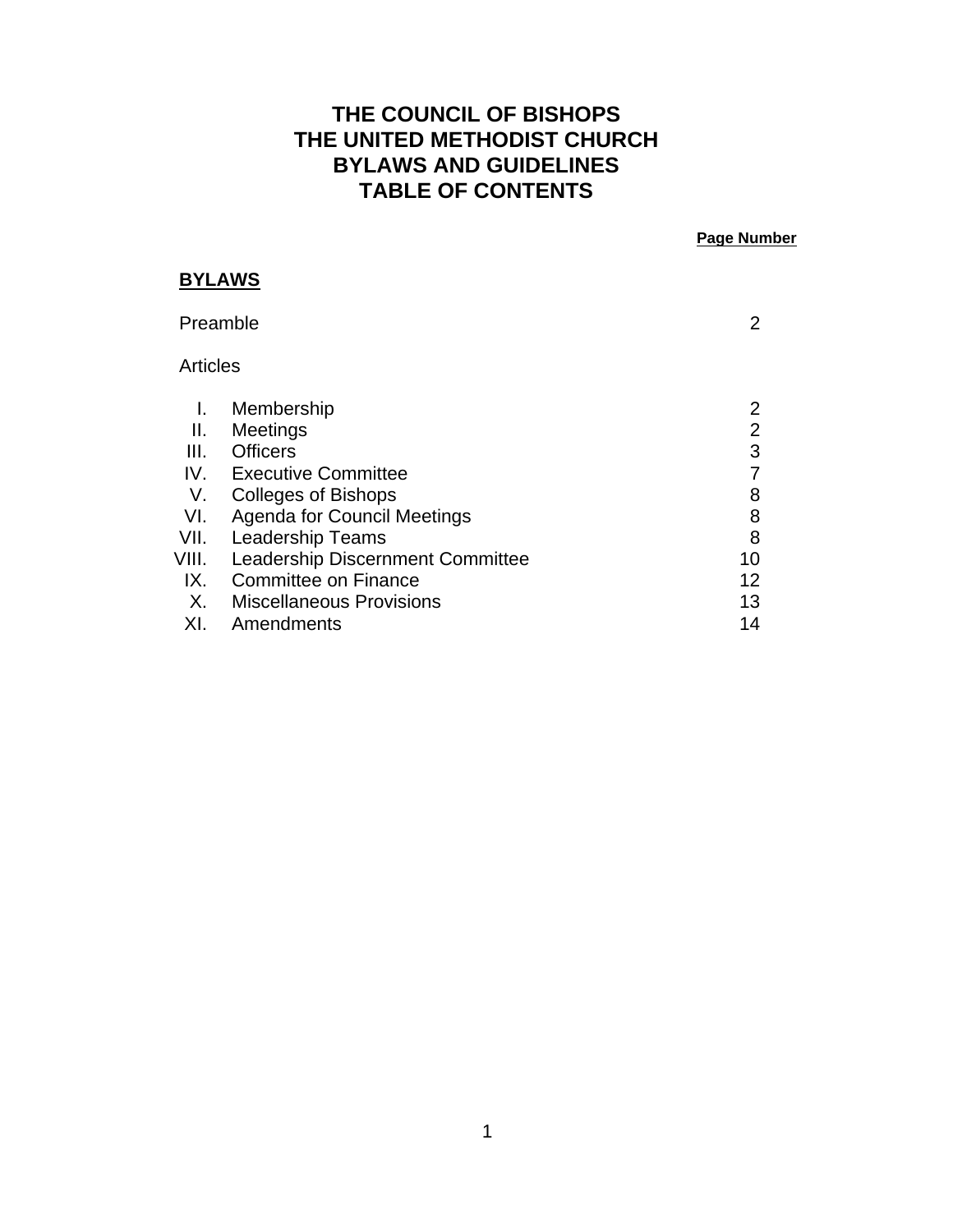# **THE COUNCIL OF BISHOPS THE UNITED METHODIST CHURCH**

# **BYLAWS**

# **PREAMBLE**

The Council of Bishops of The United Methodist Church is authorized by Paragraph 47, Division Three, Article III, of the Constitution of The United Methodist Church. The Council is governed by *The Book of Discipline of The United Methodist Church*. The following bylaws describe the procedures for carrying out these Disciplinary mandates.

# **ARTICLE I – MEMBERSHIP**

The Council of Bishops of The United Methodist Church (hereafter referred to as the *Council*) is made up of all the bishops of the church, active and retired; retired bishops participate in the Council and its committees without vote. (¶47, ¶409.1)

# **ARTICLE II – MEETINGS**

- Section 1. The Council may meet in regular session twice a year. A meeting may be held in or near the week in which May 1 falls and in or near the week in which November 8 falls. In General Conference years, the May meeting shall be held immediately prior to the convening of the General Conference at the site of the General Conference.
- Section 2. Special meetings may be called by action of the Council or by two-thirds of the Executive Committee present and voting.
- Section 3. The Executive Committee shall develop, at least one year prior to the General Conference, a schedule of dates and locations of Council meetings for the next quadrennium.
- Section 4. The meetings of the Council and the Executive Committee shall be open except for those times when an Executive Session is determined. Meetings of all other units, sub-units, task forces, etc., shall be considered study sessions limited to their membership and invited participants.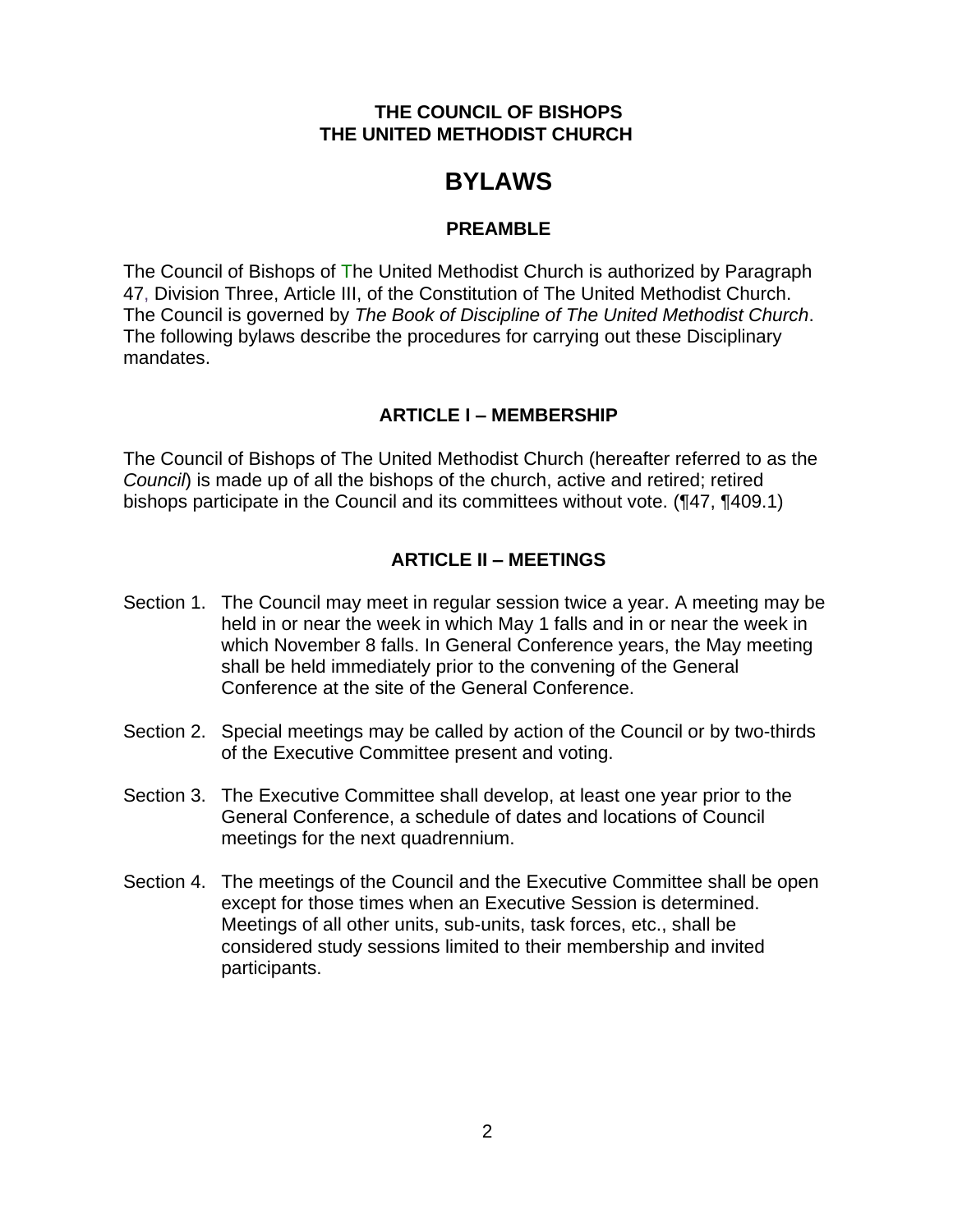### **ARTICLE III – OFFICERS**

Section 1. OFFICERS: The officers of the Council shall be the President, the President-Designate, the immediate Past President, the Secretary, the Executive Secretary and the Ecumenical Officer. In the year the General Conference meets, specified incoming officers shall assume leadership in a plenary session of the Council of Bishops on or after the third day of the General Conference.

#### Section 2. DISCERNMENT AND ELECTION PROCESS

Item 1. The president and president-designate shall be elected from the entire Council following the discernment process stated below, with appropriate attention to the diversity of the Council. They shall serve two-year terms. Discernment will be the method by which these officers are selected for presentation to the Council for election.

The discernment process shall be:

- a. There shall be a Leadership Discernment Committee (Article IX) that will discern and nominate the President, President-Designate, Secretary, and Executive Secretary.
- b. Any member of the Leadership Discernment Committee who may be considered in the discernment process shall be replaced on the Committee by her/his college.
- c. Considering all members of the Council, each college will submit to the Leadership Discernment Committee one or more names for President, President-Designate, Secretary and Executive Secretary.

The Leadership Discernment Committee will present one name for each position to the Council for election.

Although it is assumed that the bishop serving as President-Designate will ordinarily be the bishop nominated by the Leadership Discernment Committee to be the next President, the Committee has the authority to nominate a different bishop if they believe that this best serves the needs of the Council.

Item 2. Following the report of the Leadership Discernment Committee as to the person discerned for the Secretary, other nominations may be made from the floor for the position of Secretary. The Secretary shall be elected from the entire Council by a 2/3 majority vote. The Secretary will serve for a two-year term, with eligibility for re-election to consecutive terms.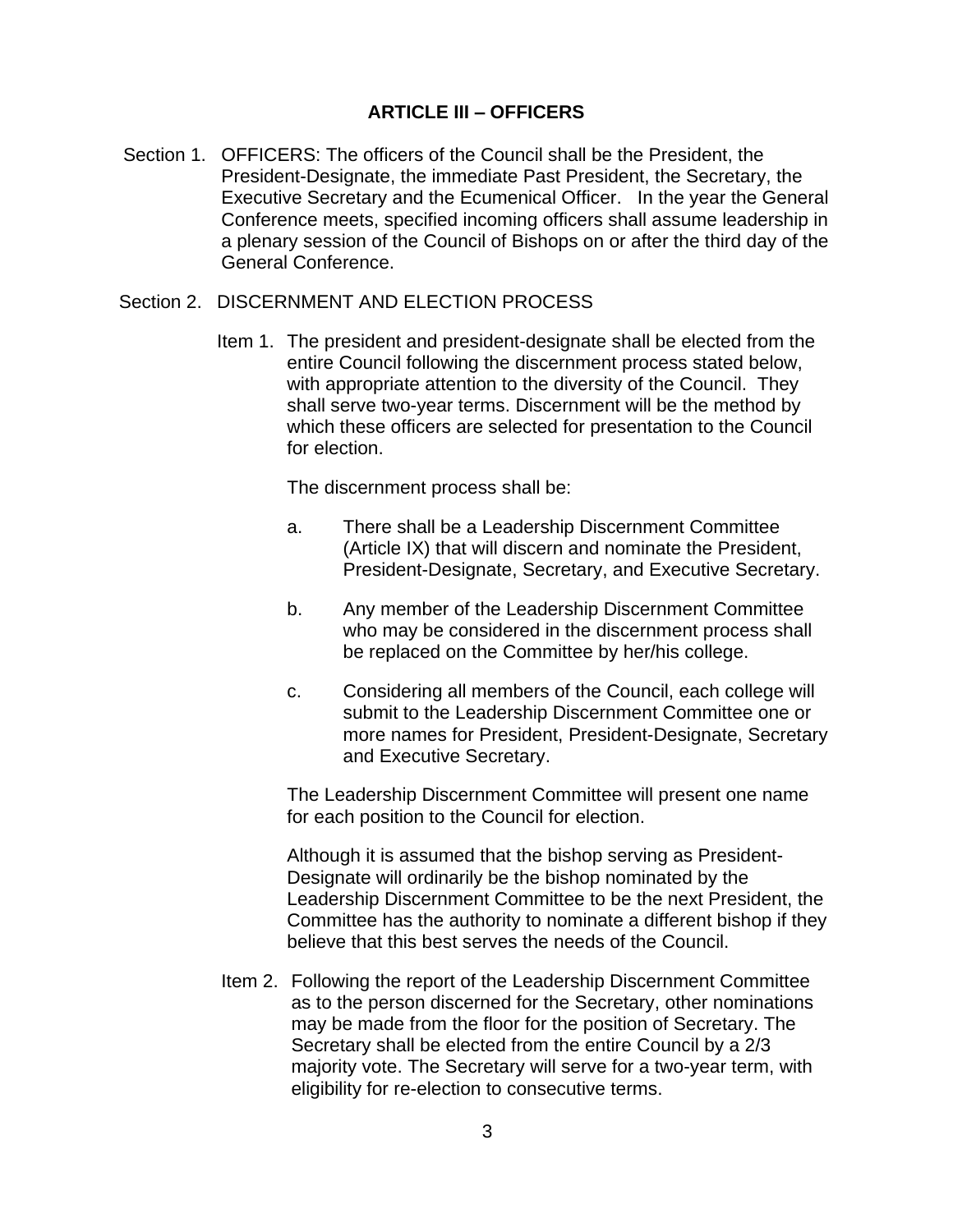- Item 3. The President, President-Designate and the Secretary will be elected by a 2/3 majority vote at the meeting of the Council in the odd-numbered years. These officers shall take office in May of the following year. In the interim, these officers shall be nonvoting members of the Executive Committee.
- Item 4. The Executive Secretary shall be elected at the meeting held one year prior to the General Conference. The election shall be by ballot with a 2/3 majority for a four-year term. From within the entire Council, member colleges will submit names for the position of Executive Secretary to the Leadership Discernment Committee, which will bring one name for this position to the Council for election. The Executive Secretary as a retired bishop shall not have vote. The Executive Secretary shall take office on September 1 following General Conference.
- Item 5. The Ecumenical Officer shall be elected for the quadrennium at the meeting held one year prior to the General Conference by ballot with a 2/3 majority for a four-year term. Nominations may be made from the floor. Active or retired bishops may be nominated. If the Ecumenical Officer is a retired bishop, he/she shall not have vote. The Ecumenical Officer shall take office on September 1 following General Conference.
- Section 3. PRESIDENT: The President shall be an active bishop and shall preside at all meetings of the Council and of the Executive Committee.

.

- Item 1. The President will function at all times as a servant of the Council and its Executive Committee, as the Council offers spiritual and temporal leadership for the whole church.
- Item 2. The President will give oversight to the total life and mission of The United Methodist Church and the Council.
- Item 3. The President, as spokesperson for the Council, will speak on public issues of urgent concern, in consultation with the Executive Secretary or Executive Committee as may be possible. Other bishops may be designated to speak on various issues. Such statements shall be made only (1) when consonant with the position of the General Conference, and (2) according to processes established by the Council. In this connection, the President will develop a strong working relationship with United Methodist Communications and its general secretary, in order that communications to the Church and the world may be most effective.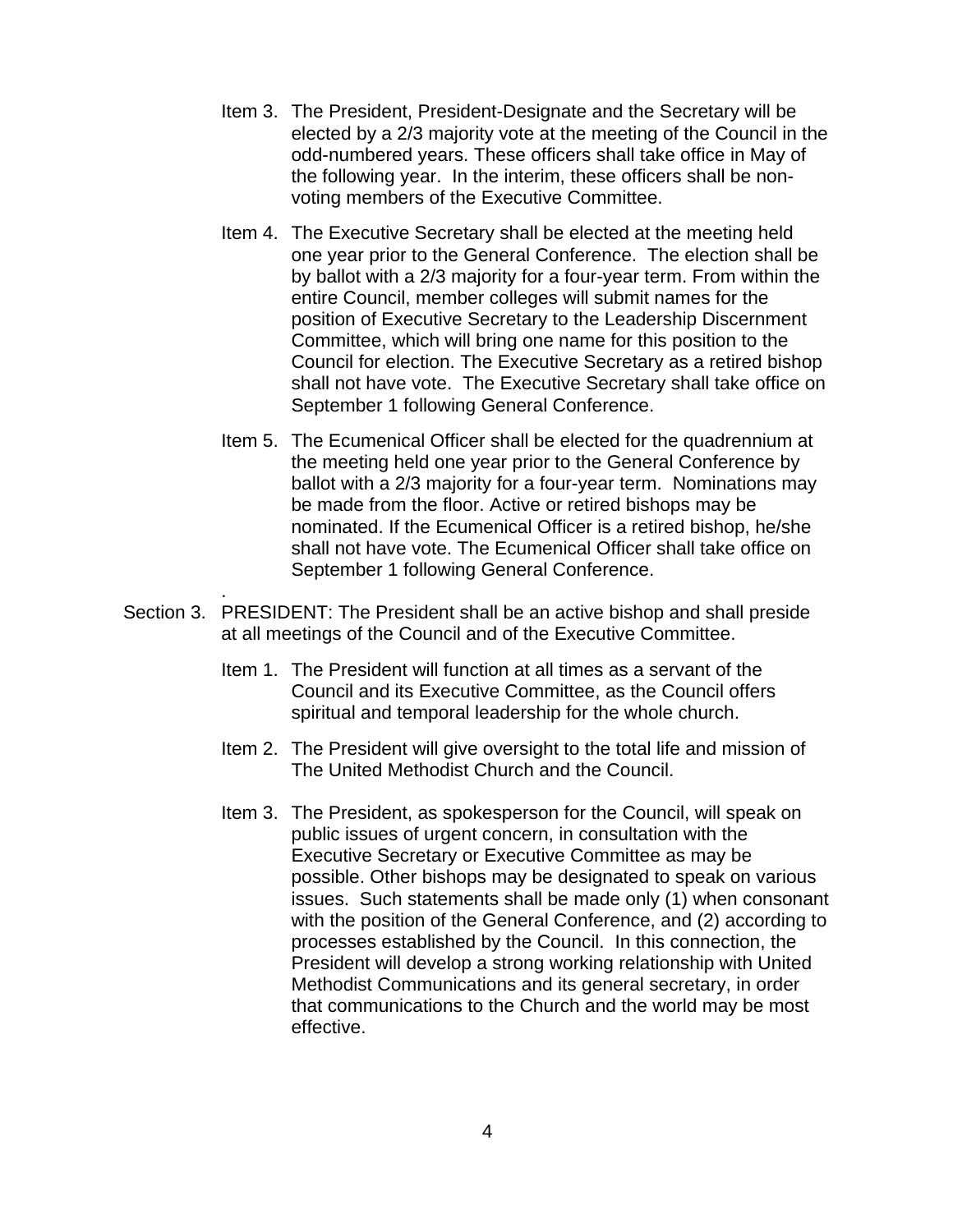- Item 4. The outgoing President in a General Conference year shall be the presiding officer of the opening session of the General Conference in fulfillment of ¶16.11. In the year the General Conference meets, specified incoming officers shall assume leadership in a plenary session of the Council of Bishops on or after the third day of General Conference.
- Section 4. IMMEDIATE PAST PRESIDENT: The immediate Past President shall serve as a member of the Executive Committee for two years, with vote if that bishop is still an active bishop.
- Section 5. SECRETARY: The Secretary shall be an active bishop serving a twoyear term and eligible for reelection, elected by ballot at the meeting of the Council in odd-numbered years. As Secretary-Designate, he/she shall be a non-voting member of the Executive Committee, and shall assume office with vote at the conclusion of the COB meeting of the following year**.** 
	- Item 1. The Secretary shall record minutes at the meetings of the Council and of the Executive Committee.
	- Item 2. Following each meeting of the Council and Executive Committee, the Secretary shall produce the Minutes with supporting materials for distribution to all members of the Council by the office of the Executive Secretary. Minutes of the meetings of the Council and Executive Committee, as well as other units which may so decide, will be distributed to members of the Council electronically from the Council Office.
	- Item 3. The Secretary shall sign all legal documents of the Council as required.
- Section 6. EXECUTIVE SECRETARY: The Executive Secretary shall be a retired bishop serving a four-year term with compensation, including expenses for the quadrennium, as provided by *The Book of Discipline*
	- Item 1. The Executive Secretary will provide servant leadership for the Council under the supervision of the Council President, and will work with the President and Ecumenical Officer in building and maintaining ecumenical and interfaith relationships.
	- Item 2. The Executive Secretary will be the operations officer of the Council and will work closely with the Secretary to monitor actions of the Council and Executive Committee requiring followup in order to see that assignments are implemented. To this end, the President and Executive Secretary will offer the assistance of their offices to the various organizational units of the Council.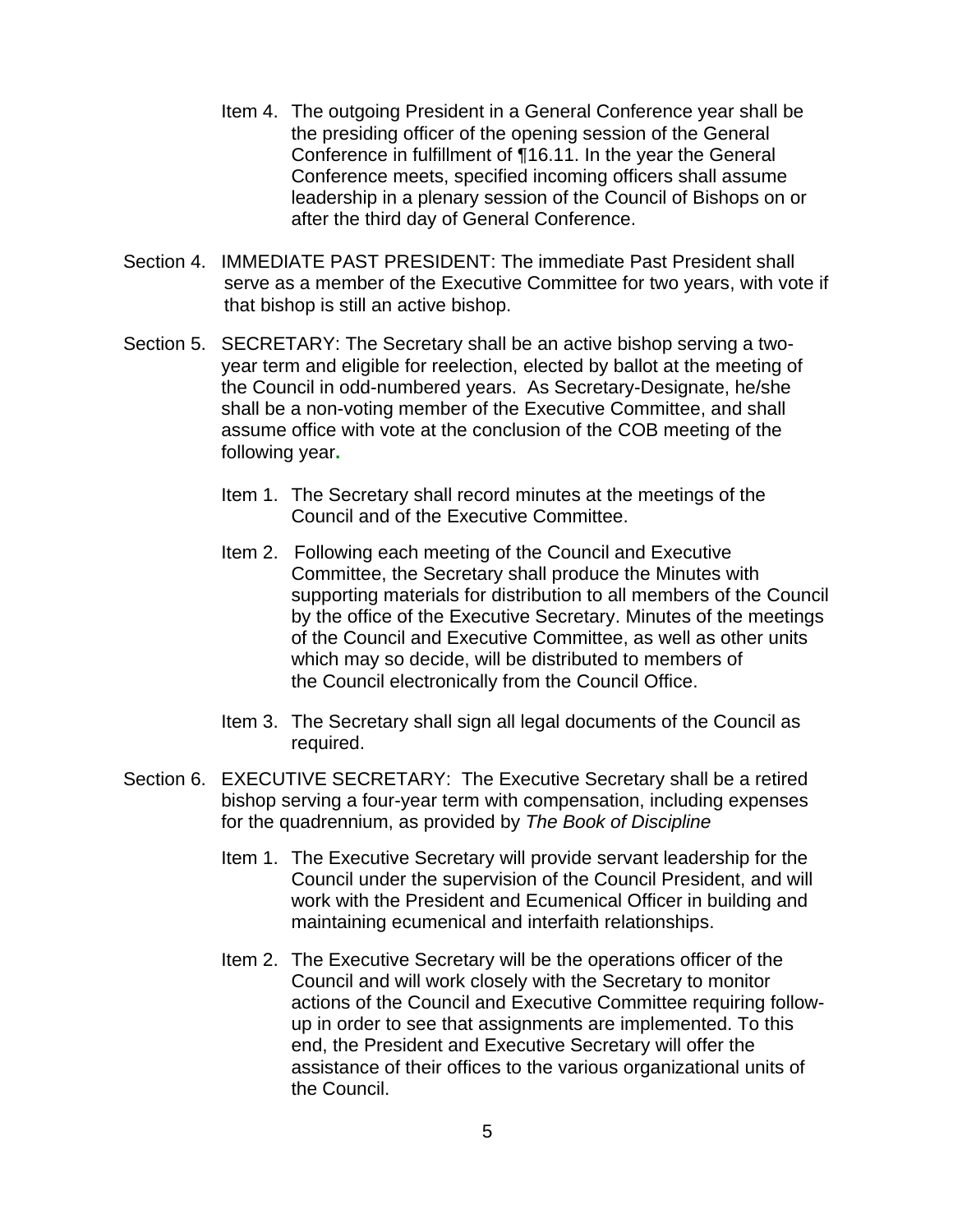- Item 3. Upon notification of the death of a bishop, or of a bishop's spouse, widow or widower**,** the Executive Secretary shall notify, as expeditiously as possible, all members of the Council. (See also Guideline VIII, Notices to the Episcopal Community.)
- Item 4. The Council may, on nomination of the Executive Committee in consultation with the Executive Secretary, elect a bishop as assistant to the Executive Secretary. When elected, the assistant to the Executive Secretary may meet with the Executive Committee, without vote.
- Item 5. The Executive Secretary, under direction of the President, shall handle general correspondence coming to the office of the Council of Bishops.
- Item 6. The Executive Secretary, in consultation with the President, will coordinate all arrangements for Council meetings, in cooperation with the General Council on Finance and Administration.
- Item 7. Prior to each meeting of the Council, the Executive Secretary shall prepare a book of agenda reflecting the actions of the Executive Committee concerning the agenda and containing materials relating thereto. The agenda book shall be distributed electronically at least 7 days in advance.
- Item 8. In order to ensure attendance at Council meetings of bishops from all countries, and to expedite other global concerns of the Council, the Executive Secretary, in consultation with the President, will establish relationships with embassies and various national and international governmental agencies.
- Item 9. The Executive Secretary, in consultation with the President, will develop a collegial working relationship with all General Secretaries, toward the goal of maximizing the effectiveness of the total mission and ministry of The United Methodist Church.
- Item 10. The Executive Secretary, in consultation with the President and Executive Committee, will act as communications officer for the Council using United Methodist Communications as a resource.
- Item 11. The Executive Secretary will carry out such other operational and communications responsibilities as may be assigned by the President of the Council or the Executive Committee.
- Section 7. Ecumenical Officer: The Ecumenical Officer will be elected at the Council meeting prior to General Conference and shall take office on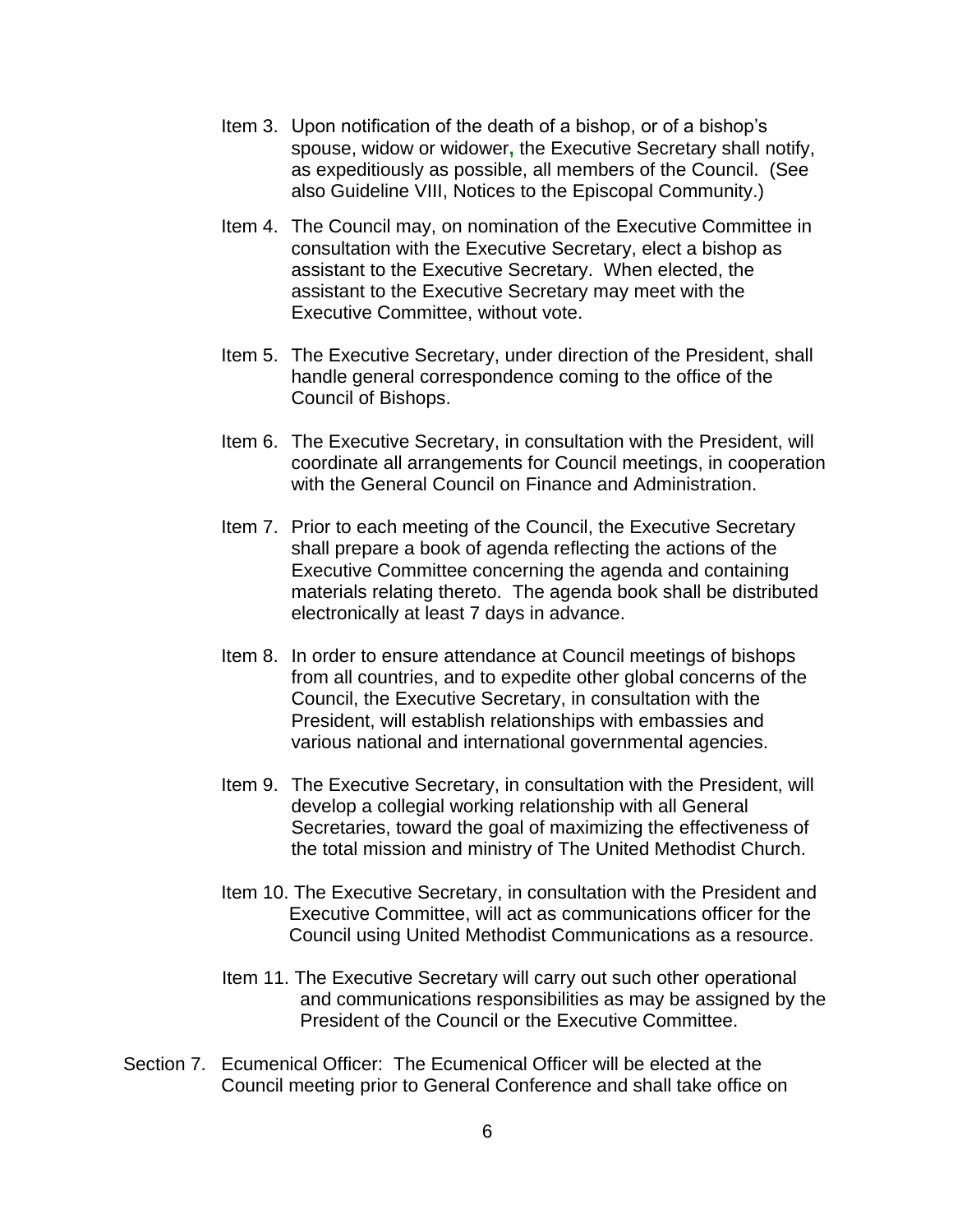September 1 following General Conference. The Ecumenical Officer may be a retired bishop, in which case he/she shall not have vote. The Ecumenical Officer, if a retired bishop, shall receive compensation including expenses.

The Ecumenical Officer of the Council shall be responsible for relationships with other Churches and/or ecclesial bodies with which the Council shall be the primary liaison for The United Methodist Church**,** as provided by *The Book of Discipline.*

# **ARTICLE IV–EXECUTIVE COMMITTEE**

- Section 1. There shall be an Executive Committee of the Council consisting of the six officers, the chairperson of each Leadership Team and the chairperson of the Connectional Table. If any jurisdiction or Asia, Europe or Africa does not have one bishop serving as a member of the Executive Committee, that college or group of bishops shall elect one of their number as an additional voting member of the Executive Committee. If unable to be present, the chairperson of a Leadership Team may designate the secretary of that Leadership Team or any other bishop on that team to attend the meeting with vote.
- Section 2. The Executive Committee shall meet on call during the regular meetings of the Council and at such other times, places and means as it may determine.
- Section 3. The Executive Committee shall consider and act, as it deems appropriate, on matters properly referred to it; and, between sessions of the Council, on matters it deems immediately essential to the life and work of the Council. All shall be reported to the Council.
- Section 4. The Executive Committee shall serve as the Agenda Committee for the Council. Between sessions of the Council, requests by bishops for agenda items shall be sent to the Executive Secretary for consideration by the Executive Committee.
- Section 5. When requests for financial support from the Episcopal Fund for a crisis or emergency situation are received between meetings of the Council and/or Executive Committee, the proper distribution of funds shall be decided by any two of the following persons: President of the Council, Secretary of the Council, and Chair of the Finance Committee. Their action will be reported to the next meeting of the Executive Committee.
- Section 6. The Executive Committee may form sub-committees, for a short-term specific task. These committees shall report directly to the Executive Committee.

### **ARTICLE V–COLLEGES OF BISHOPS**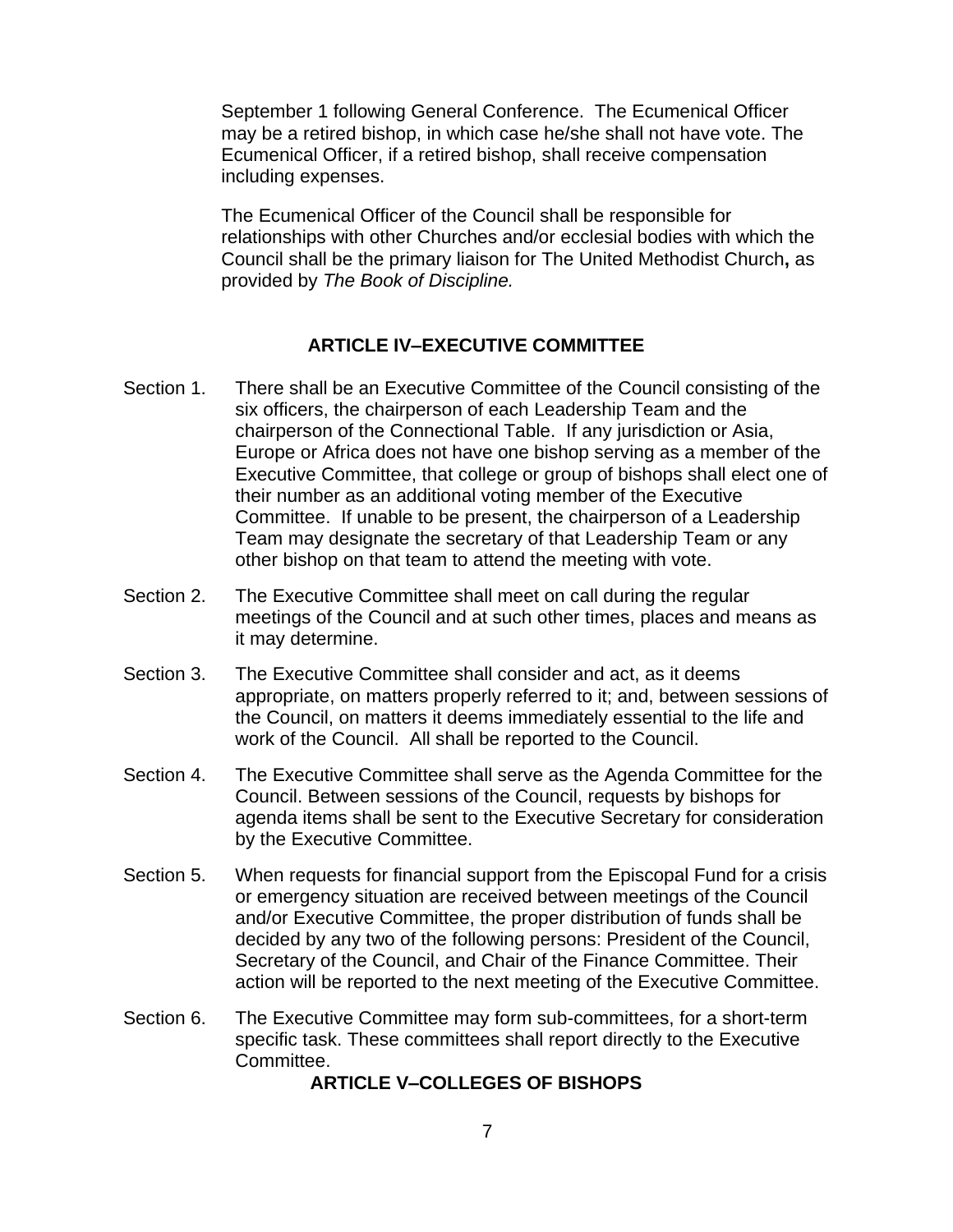- Section 1. Each college of bishops shall at the meeting of the Council elect a president and a secretary, and other officers as that college may determine.
- Section 2. Each college shall meet at least once during a regular meeting of the Council. For purposes of these Bylaws, bishops attending from the Central Conferences shall comprise a single Central Conferences college of bishops at meetings of the Council.
- Section 3. Each college may have additional meetings at such times and places as decided by the college.

### **ARTICLE VI – AGENDA FOR COUNCIL MEETINGS**

- Section 1. The proposed agenda for each regular session of the Council shall include worship; adequate time for meetings of committees and teams, colleges and other meetings; adequate time for plenary sessions to consider such matters related to the temporal and spiritual welfare of the church as the Executive Committee shall propose.
- Section 2. At each Council meeting, a memorial service ordinarily including Holy Communion will be scheduled at which time members of the Council, spouses, widows, and widowers of bishops who have died shall be memorialized.
- Section 3. Requests for inclusion of items on the agenda of the Council meetings, or for the appearance by persons or groups before the Council, shall be considered first by the Executive Committee as the Council's Agenda Committee. Items of personal privilege may be honored at the President's discretion.
- Section 4. The Council or the Executive Committee may schedule or call executive sessions.

### **ARTICLE VII -- LEADERSHIP TEAMS**

- Section 1. There shall be nine Leadership Teams of the Council. Each Leadership Team shall be composed of both active and retired bishops. The Leadership Discernment Committee shall assign the bishops to the Leadership Teams, and will recommend for election the chairpersons of the Leadership Teams. Each Leadership Team shall elect a secretary from among the active bishops. The Team assignments shall be for a quadrennium.
- Section 2. All matters to be considered by the Council, other than matters which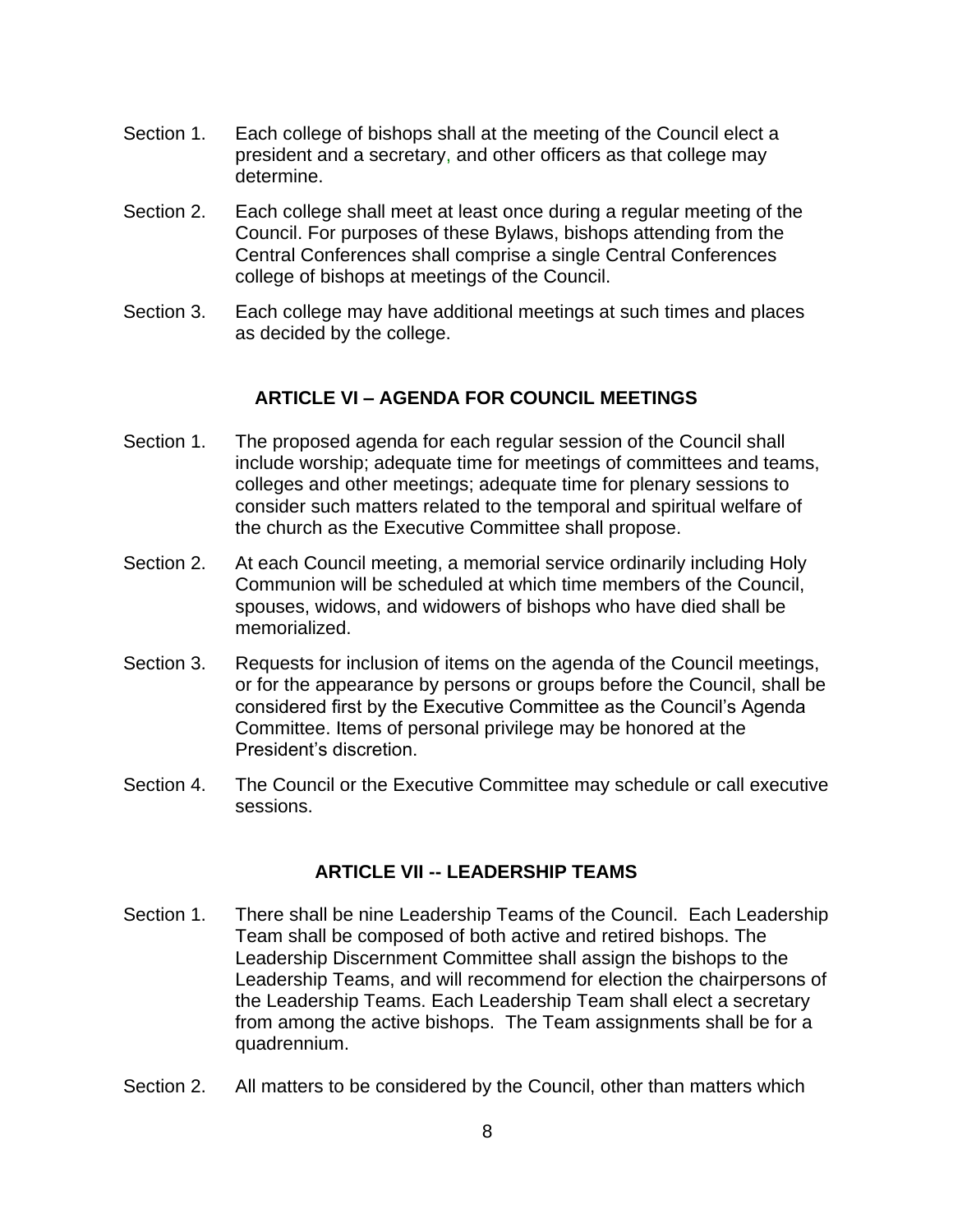come under the jurisdiction of the Executive Committee, may be referred to groups formed by the Council, or to the Leadership Teams, under the following division of responsibility:

- Item 1. CONGREGATIONAL VITALITY: To assist and equip the Council resident bishops and agencies to lead the church in planting new churches and faith communities; other areas of responsibility to include congregational development with existing churches; the "metrics" project.
- Item 2. MISSIONAL ENGAGEMENT: To assist and equip the Council resident bishops and agencies to lead the church related to global health; other areas of responsibility to include picking up some of the work of our current Relational Concerns Committee related to our connections with mission conferences.
- Item 3. LEADERSHIP DEVELOPMENT: To assist and equip the Council resident bishops and agencies to lead the church in developing principled Christian leaders; other areas of responsibility to include the COB leadership strategies, the relationship to seminaries.
- Item 4. JUSTICE AND RECONCILIATION: To assist and equip the Council resident bishops and agencies to lead the church in ministry with the poor; other areas of responsibility to include some of our current work related to racism, immigration, and unity.
- Item 5. COMMITTEE ON FAITH AND ORDER: To assist and equip the Council, residential bishops and the agencies of the church to lead the church in matters of faith and order, other areas of responsibility such as teaching and learning forums, theological documents, ecclesiology, ministry and orders; planning for intentional theological reflection at each COB meeting.
- Item 6. ECUMENICAL AND INTERRELIGIOUS RELATIONS: To assist and equip the Council resident bishops and agencies to lead the church in connecting and incorporating the work of Christian Unity and Interreligious Concerns, to coordinate and encourage the relationships with other denominations and faith communities.
- Item 7. LEADERSHIP DISCERNMENT: For areas of responsibility see Article VIII.
- Item 8. COUNCIL LIFE TOGETHER: Areas of responsibility to include worship services, covenant groups, pastoral matters, Pastoral Care Fund, spiritual formation, Courtesy Fund.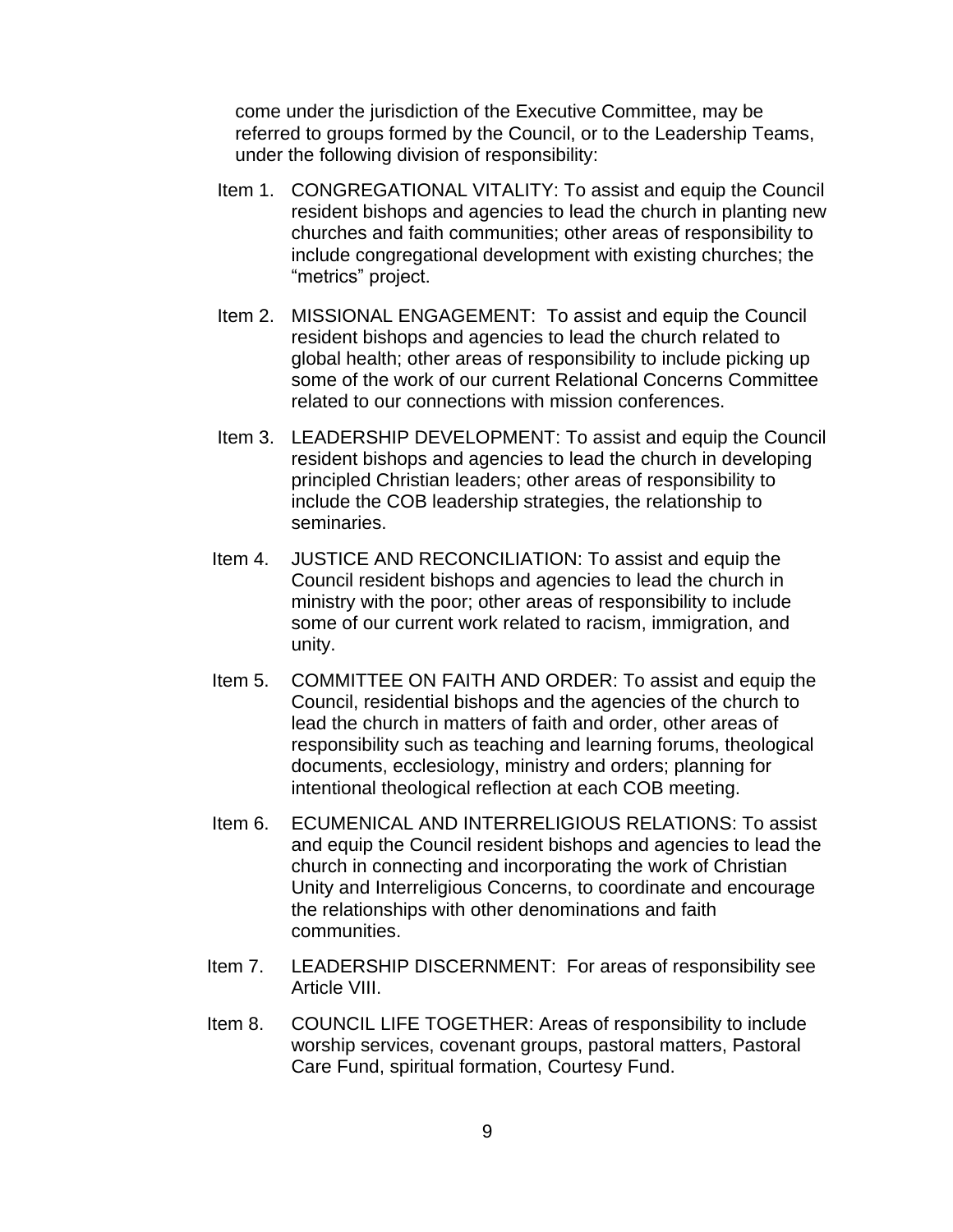Item 9. FINANCE: For areas of responsibility see Article IX.

- Section 3. Each Leadership Team shall give consideration to emerging issues and recommend to the Council items for conversation, action and/or statement by the Council (See Guidelines IV: Statements by the Council of Bishops).
- Section 4. Each Leadership Team shall elect a chairperson and a secretary from among the active bishops. Chairpersons may be elected for two year terms and may be re-elected for a second term.
- Section 5. In consultation with the chairperson of the Leadership Discernment Committee, the Executive Secretary of the Council shall prepare the agenda for the meeting of that committee. The agenda may include any matter affecting the total life of the church in the area of responsibility of that particular Team and/or matters referred by the Executive Committee or President.
- Section 6. The chairpersons of the Leadership Teams shall be members of the Executive Committee of the Council.
- Section 7. To facilitate business, subcommittees may be formed by Leadership Teams. The chairperson shall be responsible for the naming of members of such subcommittees, as well as the chairperson, who shall be a member of that Leadership Team.
- Section 8. Minutes of the Leadership Teams shall be published and distributed with the Minutes of each meeting of the Council.

### **ARTICLE VIII – LEADERSHIP DISCERNMENT COMMITTEE**

- Section 1. There shall be a Leadership Discernment Committee composed of eight bishops who shall serve for the quadrennium, one from each jurisdictional college, and three Central Conference bishops, one each representing Europe, Africa and the Philippines. Each jurisdictional college shall nominate two bishops, from which the Executive Committee will chose one from each jurisdiction. The Central Conference bishops shall be nominated by the Central Conference college. The Secretary of the Council shall be an *ex officio* member. The Executive Committee shall designate the Chairperson of the Committee. The Committee will report directly to the Council. The membership of the committee will be in two classes, with one-half of the committee replaced each quadrennium.
- Section 2. The Committee shall be responsible for completing the nominations required by *The Book of Discipline,* the General Conference, Council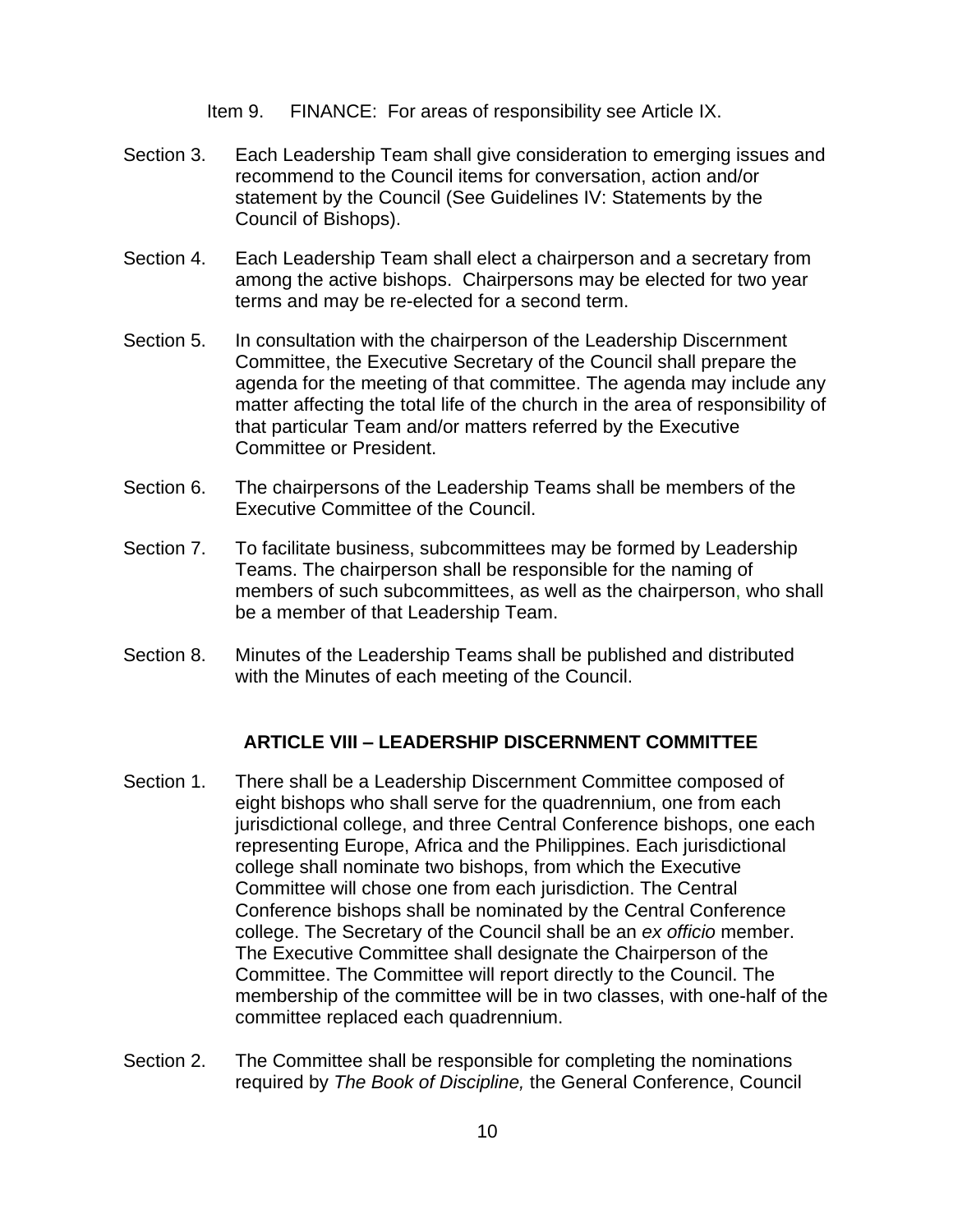responsibilities, and other nominations as assigned by the Council or the Executive Committee.

- Section 3. The committee shall be responsible for discerning and nominating the officers of the council, namely the President, President-Designate, Secretary, and Executive Secretary.
- Section 4. After General Conference and before the start of the new quadrennium, each active and retired bishop shall be given the opportunity to submit first and second choices for committee or team assignments. The Leadership Discernment Committee shall then assign each bishop to one of the committees or teams of the Council. The goal is to ensure that each active and retired bishop has a place within the Council's life and corporate leadership of the Church. As new bishops are elected to the Council the same procedures shall be followed and assignments made.
- .Section 5. All committee and team assignments shall be for the quadrennium, unless otherwise prescribed by the bylaws or guidelines.
- Section 6. Nominations for the General Church: Preceding the General Conference the Leadership Discernment Committee shall make recommendations to the full Council for persons to fill the following positions to be elected by the Council or nominated to the General Conference for election, as *The Book of Discipline* provides:
	- Item 1. The Judicial Council.
	- Item 2. The University Senate.
	- Item 3. The Administrative Committees of the General Conference called for in the Rules of Order.
	- Item 4. Members of the General Agencies:
		- a. A distribution of the active bishops among the General Agencies of the church. At the request of a college, a retired bishop may be asked to serve as a member of a General Agency.
		- b. Nominations for vacancies on General Agencies of the church in a category without reference to Jurisdictions shall be named upon recommendation of the Leadership Discernment Committee.
- Section 7. The Leadership Discernment Committee shall be called, as necessary, to respond to requests for Council nominations and/or changes in the Council's report to General Conference which may arise at the site of the General Conference.
- Section 8. Nominations for the Council: The Leadership Discernment Committee shall also recommend assignments for Council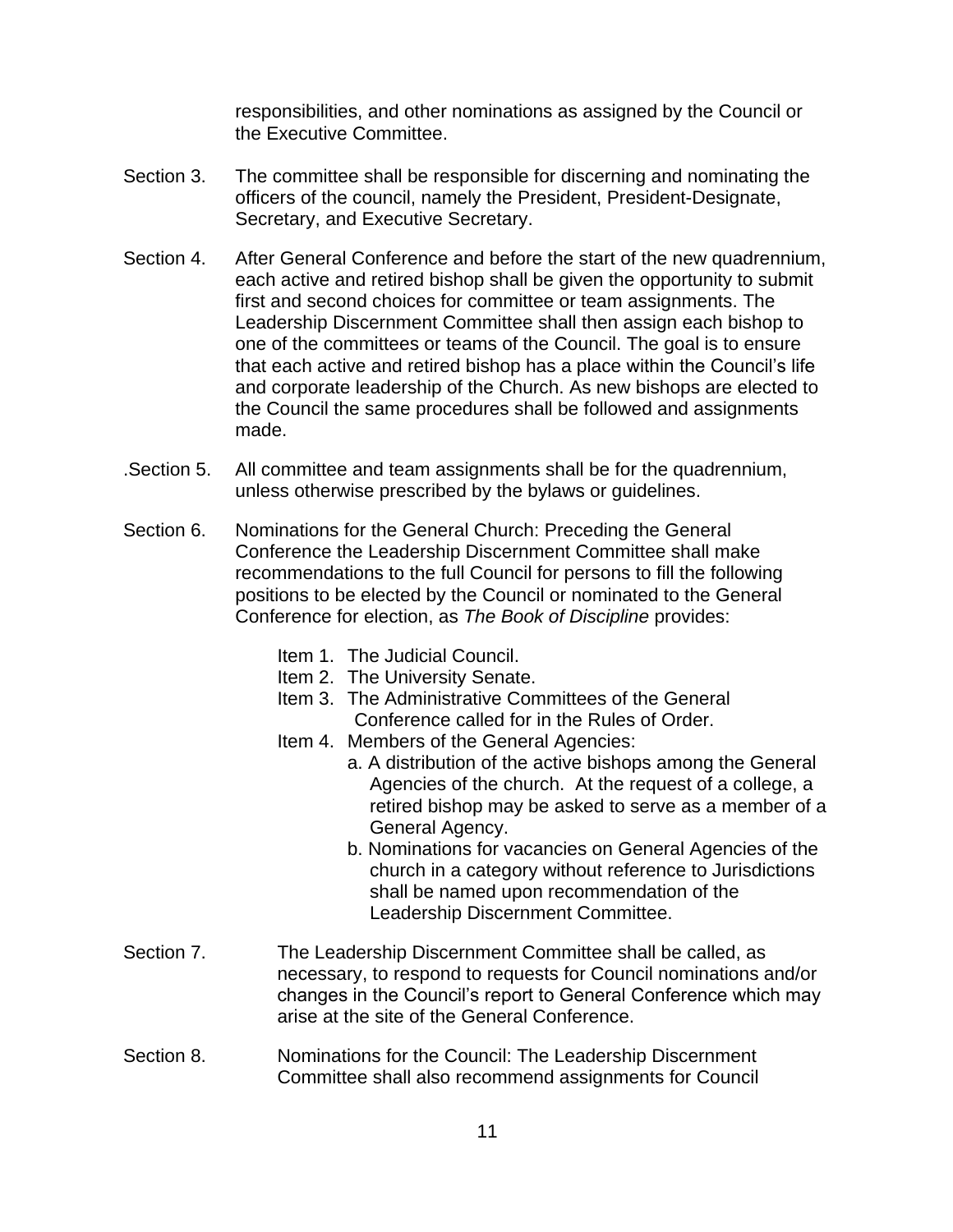responsibilities, including other quadrennial or special Council committees, or other special assignments as requested by the Executive Committee.

- Section 9. COURTESY CHAIR: At the regular meeting immediately preceding the General Conference, the Council shall elect, for the quadrennium, on nomination of the Leadership Discernment Committee, a bishop to serve as Courtesy Chair. This bishop shall be responsible for a Courtesy Fund provided by contributions made annually by each bishop, as needed, in order that appropriate representation of the Council may be made in case of illness, death, weddings and golden wedding anniversaries in the immediate families of bishops. (See Guidelines VII Courtesies) That bishop will assume these responsibilities on September 1 following General Conference.
- Section 10. RETIREE CORRESPONDENT: At the meeting immediately preceding the General Conference, on nomination of the Leadership Discernment Committee, the Council shall elect a Retiree Correspondent to keep the members of the Council who are unable to attend the regularly-scheduled meetings informed about actions and personal concerns of the episcopal community. That bishop will assume these responsibilities on September 1 following General Conference.
- Section11. Time line. In order to fulfill the committee's work as detailed in Article X of the By-Laws it is recommended that immediately following its formation by the Executive Committee of the Council, the Leadership Discernment Committee will meet to orient itself to the nominating procedure and members of the Committee will in turn orient their respective colleges.
- Section 12. No later than during the third year of the quadrennium, each college will begin the process of identification of persons for service in Council nominated positions in general church agencies. This process shall be completed early in the fourth year. (The Secretary of the Council shall request the Secretary of the General Conference to prepare a workbook showing all nominations to be called for by the Council and the number of years served on an agency by those persons due to be re-nominated or replaced. Such workbook shall be for the use of the Leadership Discernment Committee and also shall be available upon request of a bishop.) During the fourth year of the quadrennium, nominations will be completed for Council responsibilities.

### **ARTICLE IX – COMMITTEE ON FINANCE**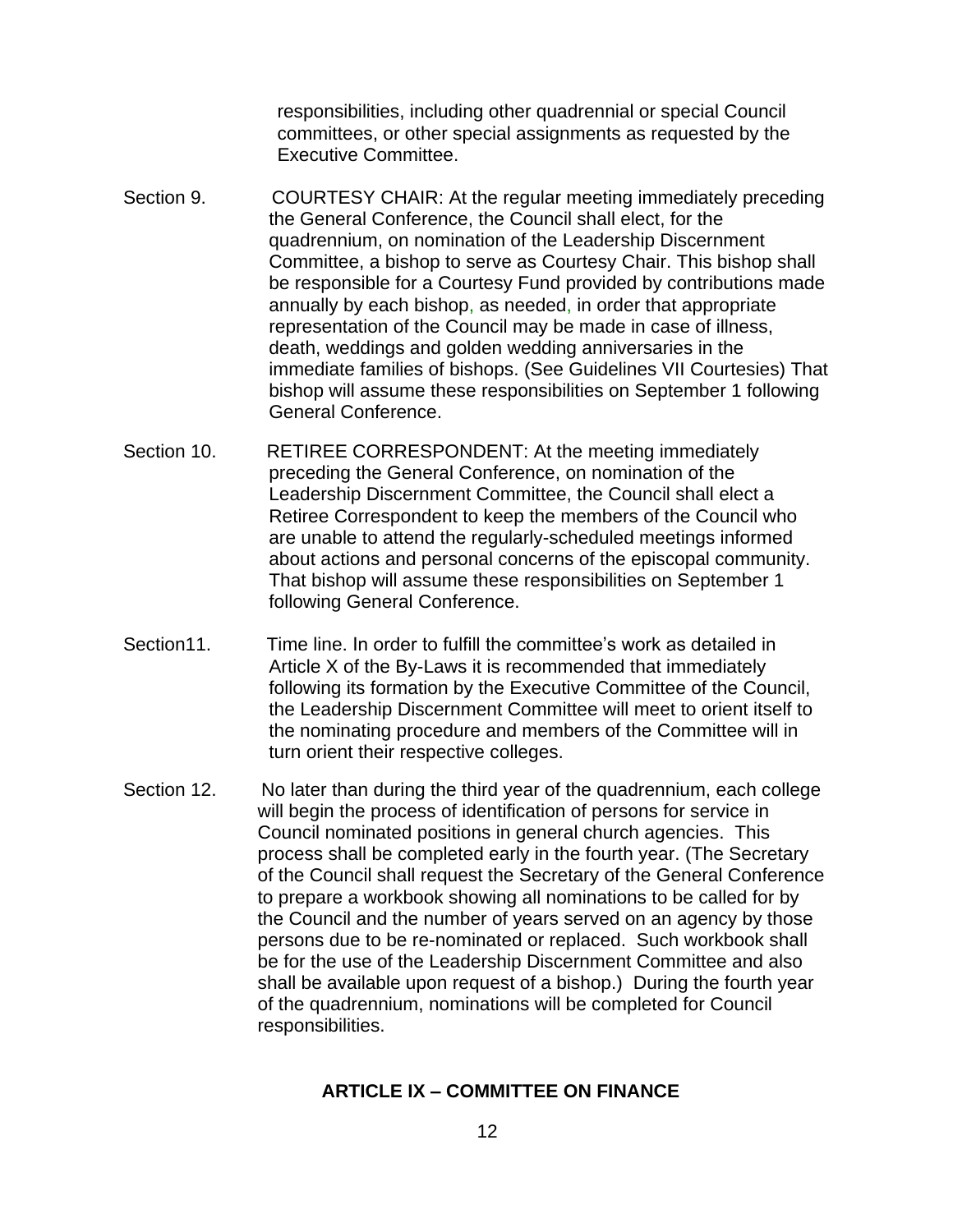There shall be a Committee on Finance which shall develop and recommend the annual budget for the Council; monitor the general status of the Episcopal Fund and report its findings to the Council; act as liaison to the General Council on Finance and Administration Episcopal Services Committee; and consider all special requests from the Episcopal Fund. The Committee shall be composed of six members, one from each of the six colleges, named by the Executive Committee. The Executive Committee shall also name the chairperson from among the six.

### **ARTICLE X–MISCELLANEOUS PROVISIONS**

- Section 1. THE COUNCIL OFFICE. There shall be a permanent office location determined by the Council with appropriate staffing.
- Section 2. RECORDS: The current records of the Council shall be housed in its permanent office. The non-current records of the Council shall be filed by the Executive Secretary with the General Commission on Archives and History. A bound copy of the Minutes of the Council shall be furnished by the Executive Secretary at the end of each quadrennium to the General Commission. The records, documents, correspondence and papers of the Council deposited with the General Commission shall be open to the public unless otherwise designated by the Council.
- Section 3. ATTENDANCE AT MEMORIAL SERVICES: In the case of the death of a bishop, bishop's spouse, widow or widower of a bishop, former bishop, or former bishop's spouse, all members of the college(s), active or retired, to which such persons belonged, shall be eligible to attend the principal memorial service at the expense of the Episcopal Fund**.** 
	- Item 1. The President of the Council has the right to be present or to designate a representative to be present at the memorial service of a bishop, bishop's spouse, widow, widower, former bishop or former bishop's spouse. Likewise, bishops not members of the college who have a leadership role in the service or who are named by their college officially to represent it, shall have their expenses paid from the Episcopal Fund.
	- Item 2. The widow/widower of a bishop or former bishop or former bishop's spouse to be memorialized at a Council meeting shall have her/his expenses paid from the Episcopal Fund.
	- Item 3. "Former bishop" refers to Central Conference bishops who have completed their terms of office.
- Section 4. PRESENTER OF EPISCOPAL ADDRESS: At the meeting of the